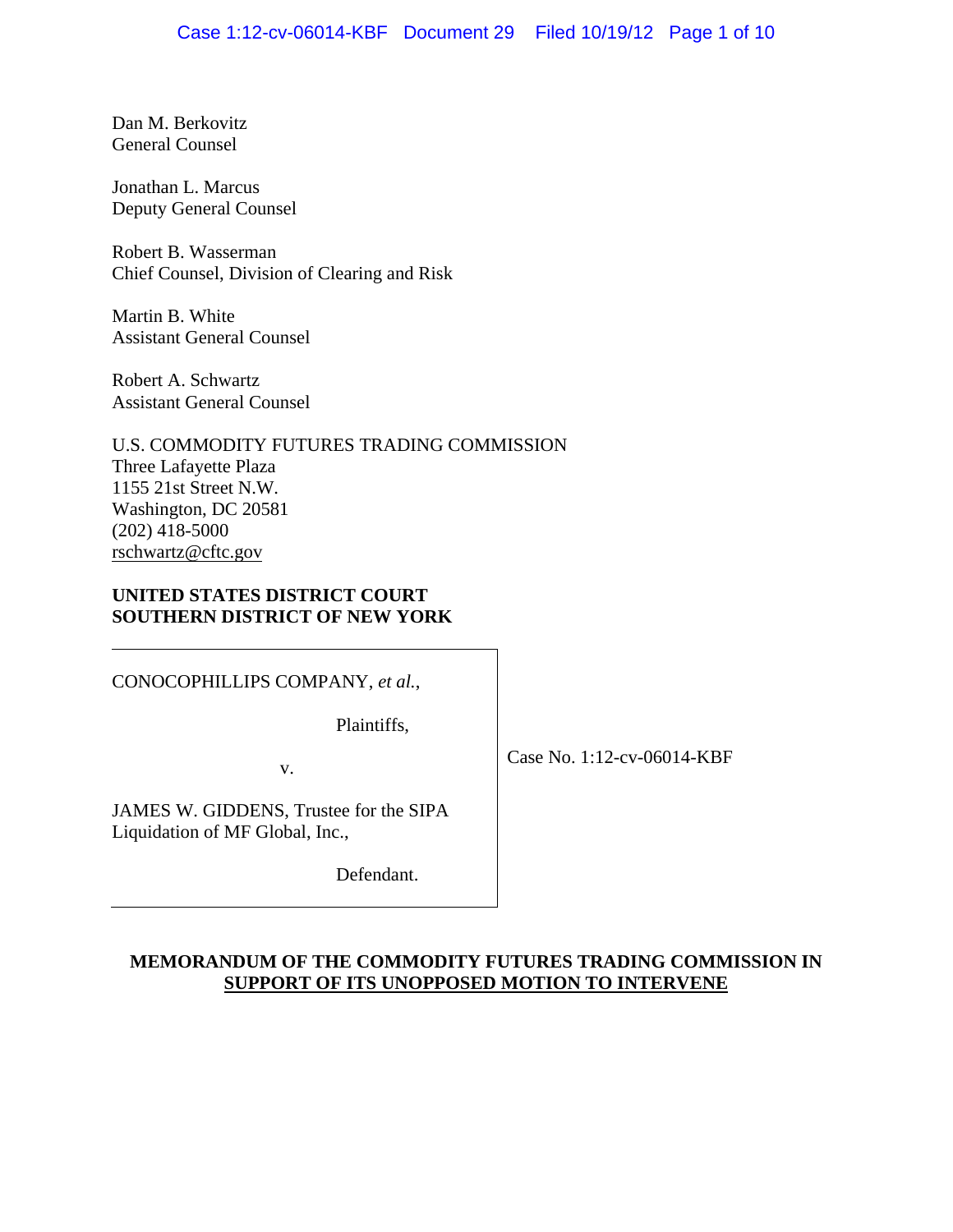#### **INTRODUCTION**

 The U.S. Commodity Futures Trading Commission ("CFTC" or the "Commission") hereby respectfully moves, pursuant to Federal Rules of Civil Procedure 24(a)(2) and (b)(2), to intervene in the above-captioned action. As explained below, the CFTC has a strong public policy interest, sufficient to give rise to intervention of right under Rule  $24(a)(2)$ , in the correct interpretation of the Commodity Exchange Act, correct interpretation of the CFTC regulations at issue, and in defending one of its regulations from Plaintiffs' claims of invalidity. The Commission also is eligible to intervene pursuant to Rule  $24(b)(2)$ , because each of the original parties has raised claims or defenses based on statutes and regulations administered by the Commission. This motion is timely and will not prejudice the original parties or cause any delay in these proceedings. The original parties have indicated that they do not oppose this motion. For these reasons, the Commission's motion to intervene should be granted.

#### **BACKGROUND**

 On July 30, 2012, James W. Giddens, liquidation trustee ("Trustee") for MF Global Inc. ("MFGI"), filed a motion in the U.S. Bankruptcy Court for the Southern District of New York, Hon. Martin Glenn, to confirm the Trustee's determination of claims by two ConocoPhillips entities ("ConocoPhillips") to customer property in the MFGI estate. (*In re MF Global, Inc.*, No. 11-02790-mg, ECF Doc. No. 2632.) On August 6, 2012, ConocoPhillips filed a motion in this Court to withdraw the reference of that contested motion to the bankruptcy court. (ECF Doc. No. 1.) This Court granted ConocoPhillips' motion in a Memorandum and Order dated October 4, 2012, determining that resolution of the Trustee's motion requires substantial and material consideration of federal non-bankruptcy law, including, *inter alia*, the Commodity Exchange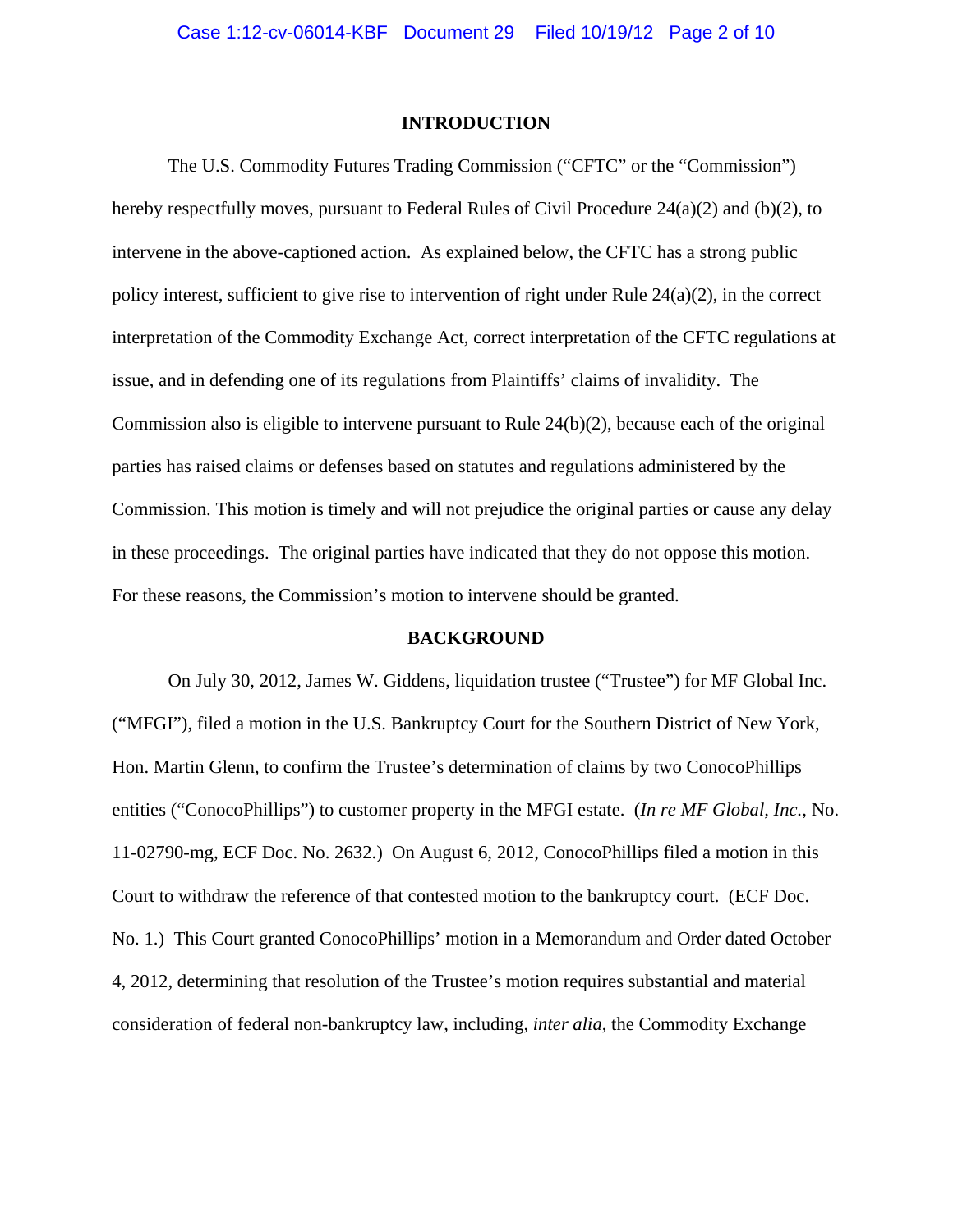Act, 7 U.S.C. §§ 1, *et seq*., and the CFTC's Part 190 Regulations, 17 C.F.R. § 190.01, *et seq*. (ECF Doc. No. 26.)

 As summarized in the Court's October 4, 2012 Memorandum and Order, the Trustee contends that the full face amounts of six letters of credit posted by ConocoPhillips to margin futures trades constitute customer property subject to ratable distribution under the Bankruptcy Code and Part 190 Regulations. (*Id*. at 5.) The Trustee relies, in part, on CFTC Rule  $190.08(a)(1)(i)(E)$ , which states that "[c]ustomer property" includes "[a]ll cash, securities, or other property or the proceeds of such" property "received, acquired or held" by the debtor "from or for the account of a customer," including the "full proceeds of a letter of credit if such letter of credit was received, acquired or held to margin, guarantee, secure, purchase or sell a commodity contract." (*Id*. at 7, 9.) The Trustee also relies on the CFTC's adopting release for the Part 190 Regulations, which sets forth the Commission's interpretation of Rule  $190.08(a)(1)(i)(E)$ , confirming that a liquidation trustee is entitled to demand the full proceeds of such a letter of credit. (*Id*. at 16 n.11; *see Bankruptcy*, 48 Fed. Reg. 8716 (Mar. 1, 1983).) ConocoPhillips, on the other hand, contends that (1) the Trustee and the CFTC have incorrectly interpreted CFTC Rule  $190.08(a)(1)(i)(E)$ ; (2) if the Trustee's and CFTC's interpretation is correct, the regulation is invalid under the Commodity Exchange Act; and (3) if the Trustee's and CFTC's interpretation is correct, the regulation is invalid as impermissibly in conflict with state law. (ECF Doc. No. 26 at 10.)

 The CFTC now moves, unopposed, to intervene to defend its regulation and to ensure that the Part 190 Rules and the Commodity Exchange Act are interpreted and applied correctly.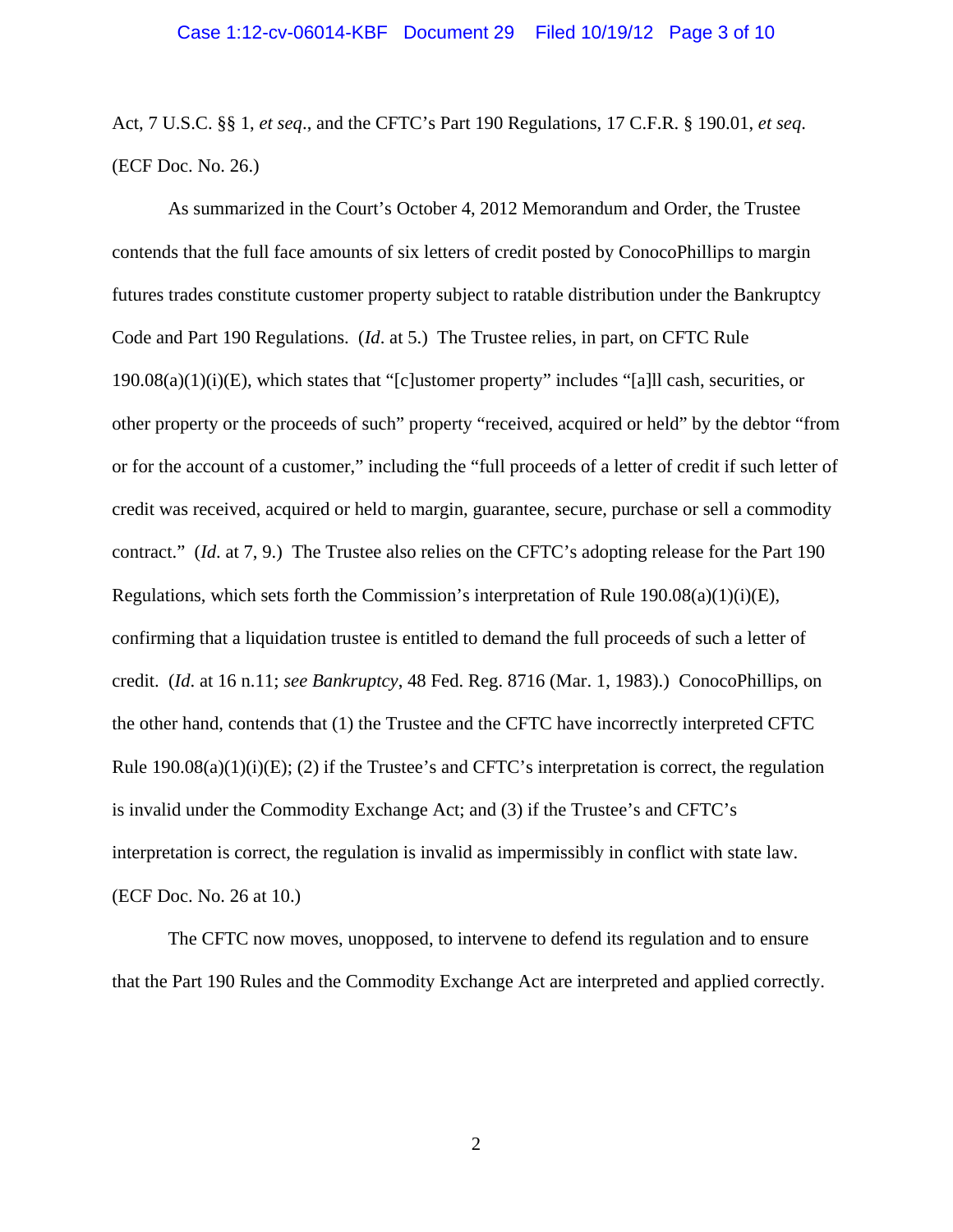## **STANDARDS FOR INTERVENTION**

Federal Rule of Civil Procedure  $24(a)(2)$  states that, on a timely motion, "the court must" permit anyone to intervene who . . . claims an interest relating to the . . . transaction that is the subject of the action, and is so situated that disposing of the action may as a practical matter impair or impede the movant's ability to protect its interest, unless existing parties adequately represent that interest." In order to be "cognizable by Rule  $24(a)(2)$ ," the asserted interest must be "direct, substantial, and legally protectable." *Bridgeport Guardians, Inc. v. Delmonte*, 602 F.3d 469, 473 (2d Cir. 2010) (internal quotation marks omitted)**.** The practical impairment requirement is established when "there is a significant likelihood that the ultimate resolution of th[e] litigation will lead to . . . conclusions of law on issues of first impression" adverse to the intervenor's interest. *Oneida Indian Nation v. New York*, 732 F.2d 261, 265 (2d Cir. 1984); *see generally* 6-24 Moore's Federal Practice - Civil § 24.03 (LexisNexis 2012) ("An intervenor's interest can be impaired or impeded as a practical matter if a pending action will cause a *stare decisis* impact that is harmful to the applicant."). Finally, the requirement that "existing parties" not "adequately represent" the interest in question is "treated as minimal" and is deemed satisfied so long as the interest "may be" inadequately protected. *Trbovich v. United Mine Workers of Am.*, 404 U.S. 528, 538 n.10 (1972).

With respect to permissive intervention, Rule  $24(b)(2)(A)$  states that the court may permit a federal government agency to intervene "if a party's claim or defense is based on . . . a statute . . . administered by the . . . agency" or "any regulation . . . made under the statute." The Second Circuit has instructed courts to take a "hospitable attitude" toward "allowing a government agency to intervene in cases involving a statute it is required to enforce." *Blowers v. Lawyers Coop. Publishing Co.*, 527 F.2d 333, 334 (2d Cir. 1975); *see also* 7C Wright & Miller, *Federal*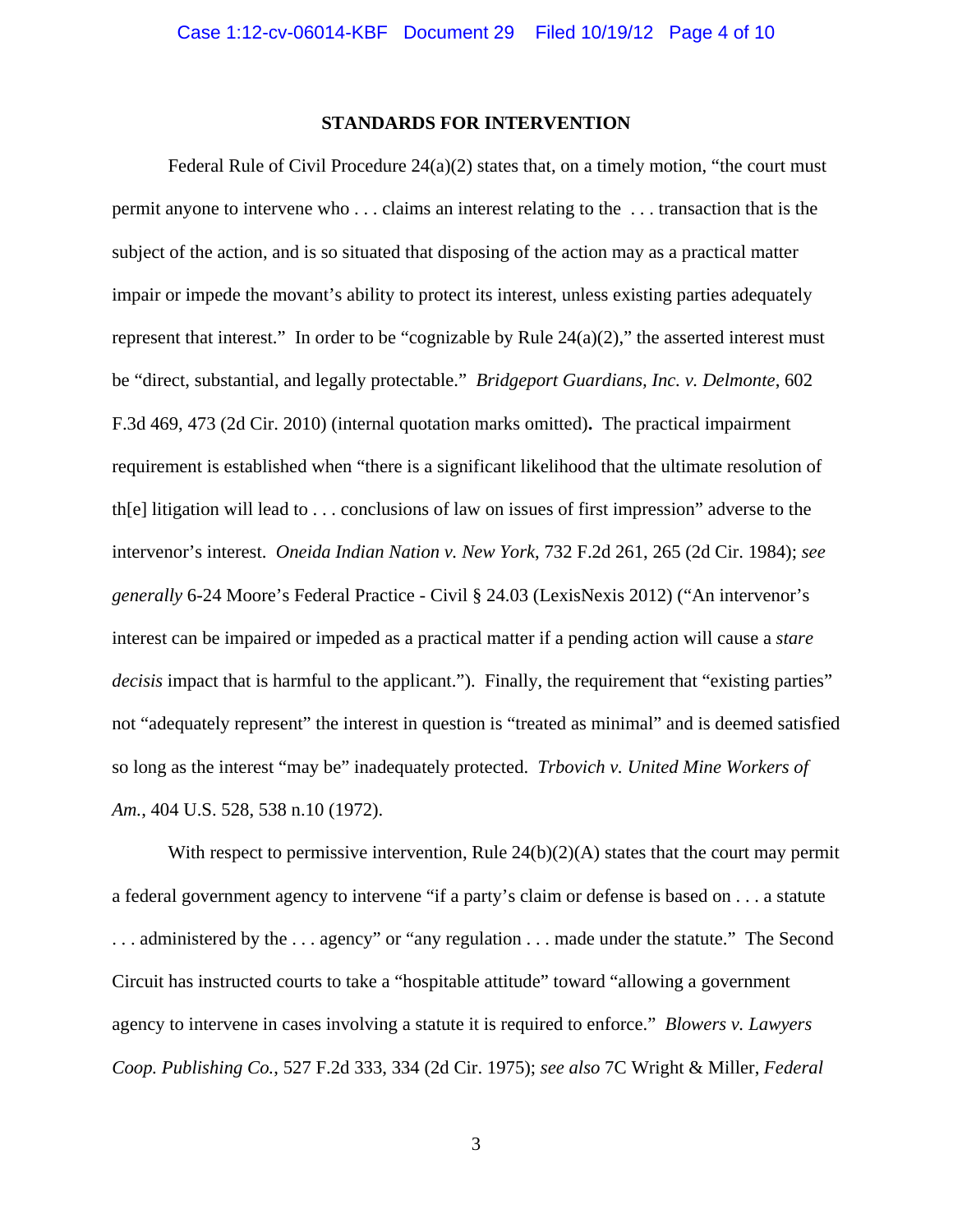## Case 1:12-cv-06014-KBF Document 29 Filed 10/19/12 Page 5 of 10

*Practice & Procedure* § 1912 (2012) (noting that the "whole thrust" of Rule 24(b)(2) is to allow "intervention liberally to governmental agencies and officers seeking to speak for the public interest" and that "courts have permitted intervention accordingly").

 Under either rule, the motion must be timely and the Court must consider whether the intervention will "unduly delay or prejudice the adjudication of the original parties' rights." Fed. R. Civ. P.  $24(a) \& (b)(2)$ -(3). The Court has discretion to evaluate the timeliness of the motion in light of "all the circumstances" including "(1) how long the applicant had notice of the interest before it made the motion to intervene; (2) prejudice to existing parties resulting from any delay; (3) prejudice to the applicant if the motion is denied; and (4) any unusual circumstances militating for or against a finding of timeliness." *United States v. Pitney Bowes, Inc.*, 25 F.3d 66, 70 (2d Cir. 1994).

#### **DISCUSSION**

The standards for intervention of right and permissive intervention by a federal agency are both met here.

1. The CFTC's public-interest mission as a regulator and law-enforcement authority is directly implicated in this litigation, and is more than sufficient to warrant intervention of right under Rule 24(a)(2). Congress, in the CEA, codified specific findings that transactions involving futures, such as the set of transactions at issue here, are "affected with a national public interest by providing a means for managing and assuming price risks, discovering prices, or disseminating pricing information through trading in liquid, fair and financially secure trading facilities." 7 U.S.C. § 5(a). It granted the CFTC "exclusive jurisdiction" over those and other transactions, 7 U.S.C.  $\S 2(a)(1)(A)$ , and vested the Commission with plenary authority to "make" or promulgate such rules and regulations as, in the judgment of the Commission, are reasonably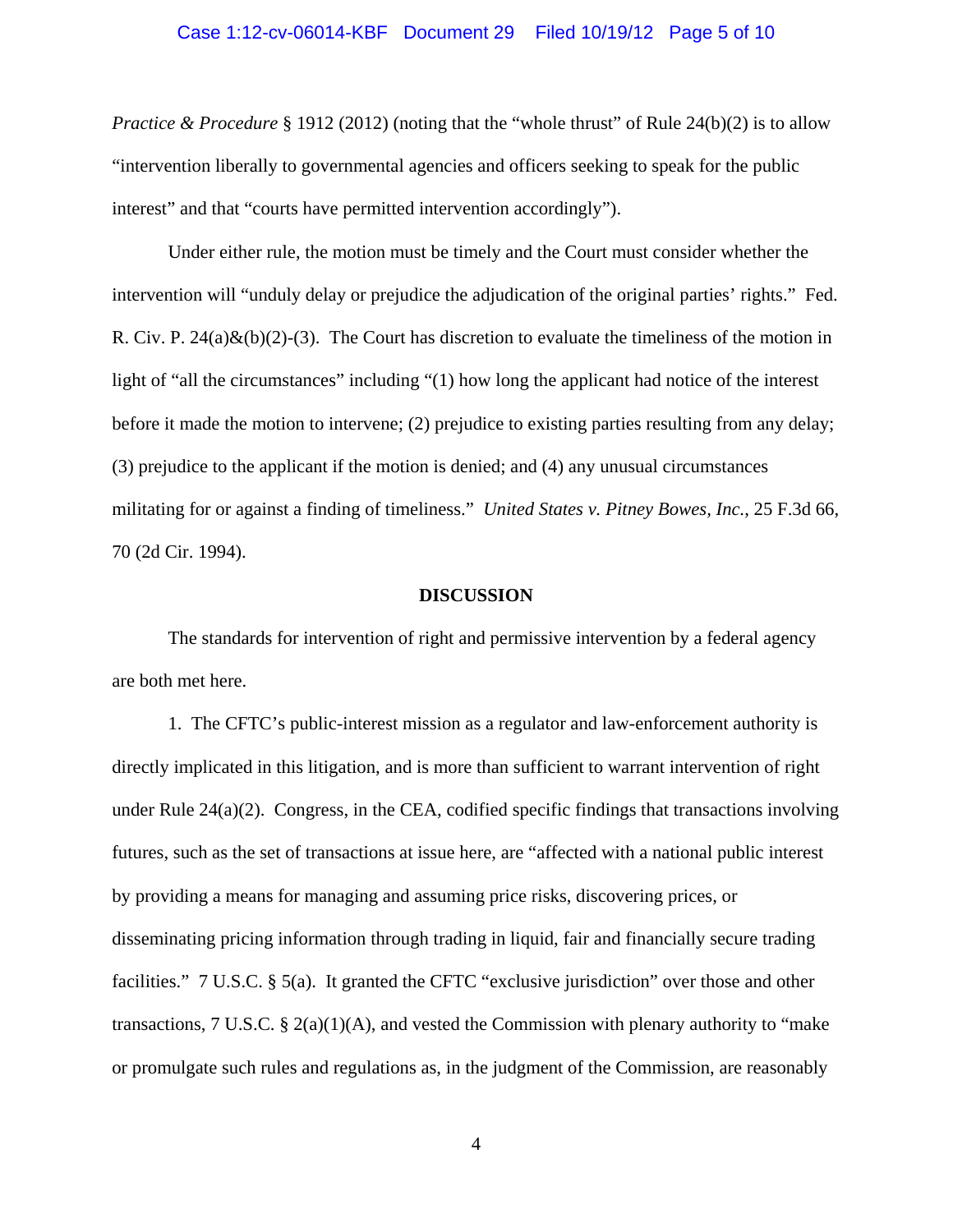## Case 1:12-cv-06014-KBF Document 29 Filed 10/19/12 Page 6 of 10

necessary to effectuate any of the provisions or to accomplish any of the purposes of the" statute, *id*. § 12a(5). In the Bankruptcy Reform Act of 1978, Congress further empowered the Commission under the CEA to establish what constitutes "customer property" to be distributed ratably to former customers in the liquidation of a commodity broker. *Id*. § 24(a)(1). The Commission must exercise these powers in service of the CEA's public interest purposes, including "to ensure the financial integrity of all transactions subject to" the statute and "the avoidance of systemic risk," as well as to "protect all market participants from . . . misuses of customer assets." *Id*. § 5(b). It was pursuant to these powers to regulate the futures markets in the public interest that the Commission, in 1983, promulgated the Part 190 Regulations, including the challenged Rule 190(a)(1)(i)(E). *See* 48 Fed. Reg. at 8739 (citing sources of authority).

The federal government has "an undeniable interest in the enforcement of its laws" and "implementing regulations" that is recognized as "sufficiently cognizable for purposes of Rule 24(a)(2)." *Roeder v. Islamic Republic of Iran*, 195 F. Supp. 2d 140, 155 (D.D.C. 2002); *see also Dixon v. Heckler,* 589 F. Supp. 1512, 1515 (S.D.N.Y. 1984) (granting State of New York's motion to intervene of right in a suit challenging federal regulations by which the State operated its disability program). Here, the CEA and the Part 190 Regulations are not merely at issue, but directly threatened. Plaintiffs challenge the validity of Rule  $190(a)(1)(i)(E)$  on its face and their arguments, if accepted, could jeopardize certain other provisions of the CEA and CFTC regulations in Part 190 and elsewhere. The Court has already concluded that, in this regard, Plaintiffs raise matters of first impression. (ECF Doc. No. 26 at 11.) Thus, Rule 24(a)'s requirements of a cognizable interest that may be impaired are satisfied.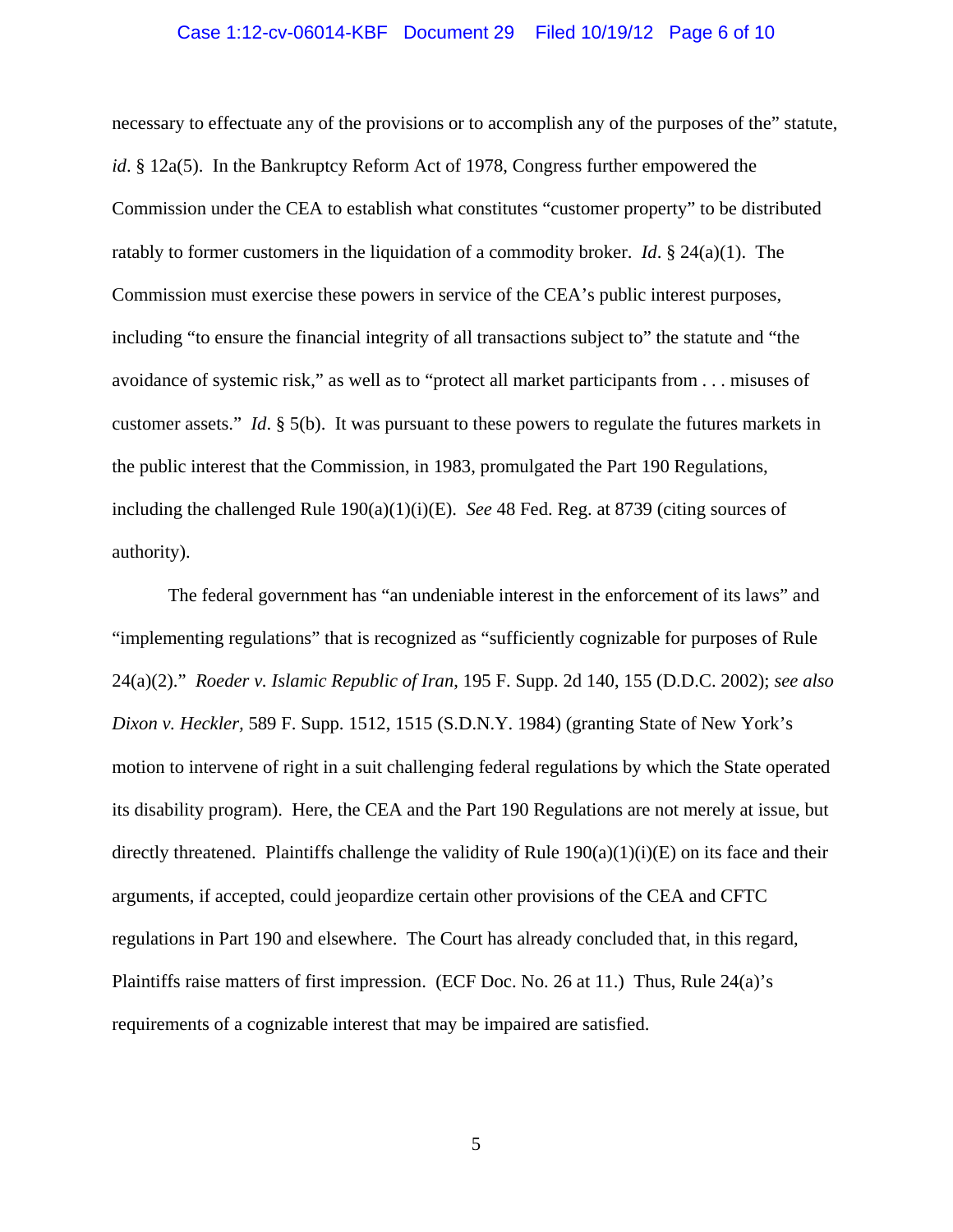## Case 1:12-cv-06014-KBF Document 29 Filed 10/19/12 Page 7 of 10

The "minimal" requirement that existing parties "may be" insufficient to protect the Commission's interests, *Trbovich*, 404 U.S. at 538 n.10, likewise is satisfied. The CFTC does not base this conclusion on any concern with the Trustee's advocacy on behalf of the MFGI estate. Rather, it is because the Trustee's duties are to the MFGI estate, including its specific customers and creditors, while the Commission serves the broader public interest purposes set forth in the CEA. *See* 7 U.S.C. § 5(a). Congress recognized this distinction in 11 U.S.C. § 762(b), which states that the Commission has the right to "raise" and "appear and be heard on any issue" in a commodity broker liquidation. The Commission approaches the issues presented in this case in the context of its mission to protect the stability and healthy operation of the futures markets, apart from the specific controversy between the Trustee and ConocoPhillips. Thus, the requirement that existing parties "may be" inadequate to protect the Commission's interests is met in this case.

2. The requirements for permissive intervention under 24(b)(2) are also met, because both parties base claims or defenses on the CEA, which is "a statute . . . administered by the" CFTC, and/or on the Part 190 Regulations, "regulation[s] . . . issued or made under th[at] statute." The Trustee bases his motion to confirm the claim determination on, *inter alia*, the Part 190 rules and Section 20(a) of the CEA, 7 U.S.C. § 24(a). (ECF Doc. No. 3-1, Ex. A at 12-16, 20.) ConocoPhillips bases its defense on, among other things, 7 U.S.C. § 27a of the CEA. (ECF Doc. No. 2 at 21-23 of 30.)

3. Finally, this motion is timely and will not prejudice any party or cause delay. *See* Fed. R. Civ. P.  $24(a)\&(b)(2)-(3)$ . Approximately two weeks have elapsed since this Court ordered this matter withdrawn from the Bankruptcy Court (ECF Doc. No. 4 (Oct. 4, 2012)), and intervention will not require any change to the briefing schedule established by this Court's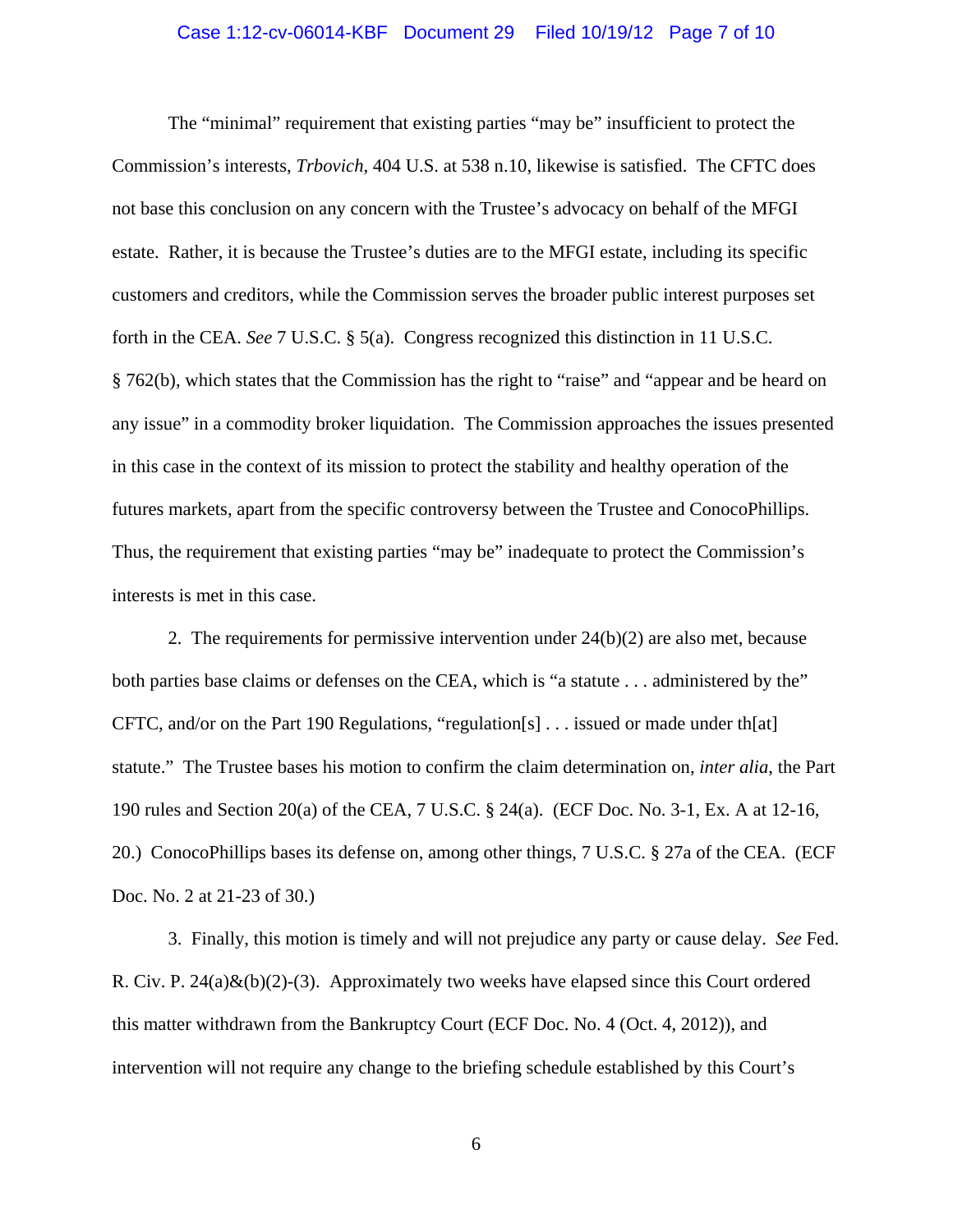October 10, 2012 Order (ECF. Doc. No. 27) or delay argument scheduled for December 19, 2012 (ECF. Doc.  $\# 26$  at 19.)<sup>1</sup> On the other hand, if this motion were denied, the Commission would be prejudiced in its efforts to protect the public interest as it pertains to futures markets.

# **CONCLUSION**

The CFTC respectfully requests that its motion to intervene be granted.

 $\overline{a}$ 

<sup>&</sup>lt;sup>1</sup> Rule 24(c) requires that a motion to intervene be accompanied by "a pleading." Due to the procedural posture of this matter, however, no "pleadings" have been filed by either party. *See*  Fed. R. Civ. P. 7(a) (recognizing as "pleadings" only a complaint, answer, counterclaim answer, crossclaim answer, third-party complaint, third-party complaint answer, or reply to an answer). To comply with Rule 24(c), the Commission therefore attaches as Exhibit A a Proposed Rule 15(d) Supplemental Pleading stating that the Commission joins in the Trustee's motion to confirm. Particularly in light of the Commission's previous participation in this case, from which the Commission's interest in this action is clear (*see* ECF Doc. No. 20), Rule 24(c) is satisfied. *See Official Comm. of Asbestos Claimants of G-I Holding, Inc. v. Heyman*, No. 01-cv-8539, 2003 U.S. Dist. LEXIS 21164, at \*9 (S.D.N.Y. Nov. 25, 2003) ("[A]dopting claims already asserted against a defendant can be sufficient where it does not cause prejudice to the parties."); *Tachiona v. Mugabe*, 186 F. Supp. 2d 383, 393 n.8 (S.D.N.Y. 2002) (not requiring the Government to file a separate "pleading" where "the Government's presence in the pending litigation, and its position therein, come as no surprise to anyone").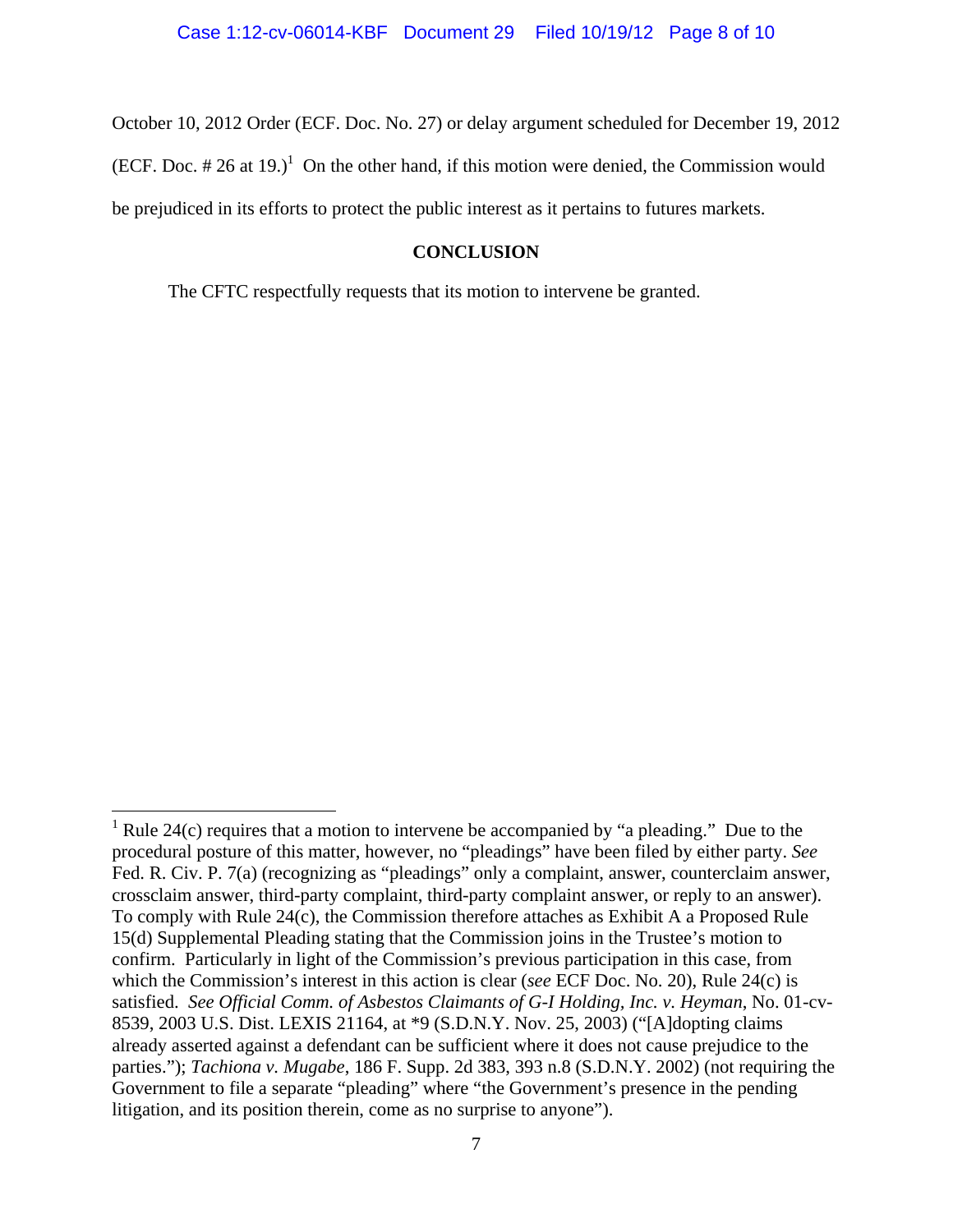Respectfully submitted,

# COMMODITY FUTURES TRADING COMMISSION

By: /s/ *Robert A. Schwartz*

Dan M. Berkovitz, General Counsel Jonathan L. Marcus, Deputy General Counsel Robert B. Wasserman, Chief Counsel, Division of Clearing and Risk Martin B. White, Assistant General Counsel Robert A. Schwartz, Assistant General Counsel

U.S. Commodity Futures Trading Commission Three Lafayette Plaza 1155 21st Street N.W. Washington, DC 20581  $(202)$  418-5000 jmarcus@cftc.gov rwasserman@cftc.gov mwhite@cftc.gov rschwartz@cftc.gov

Dated: October 19, 2012